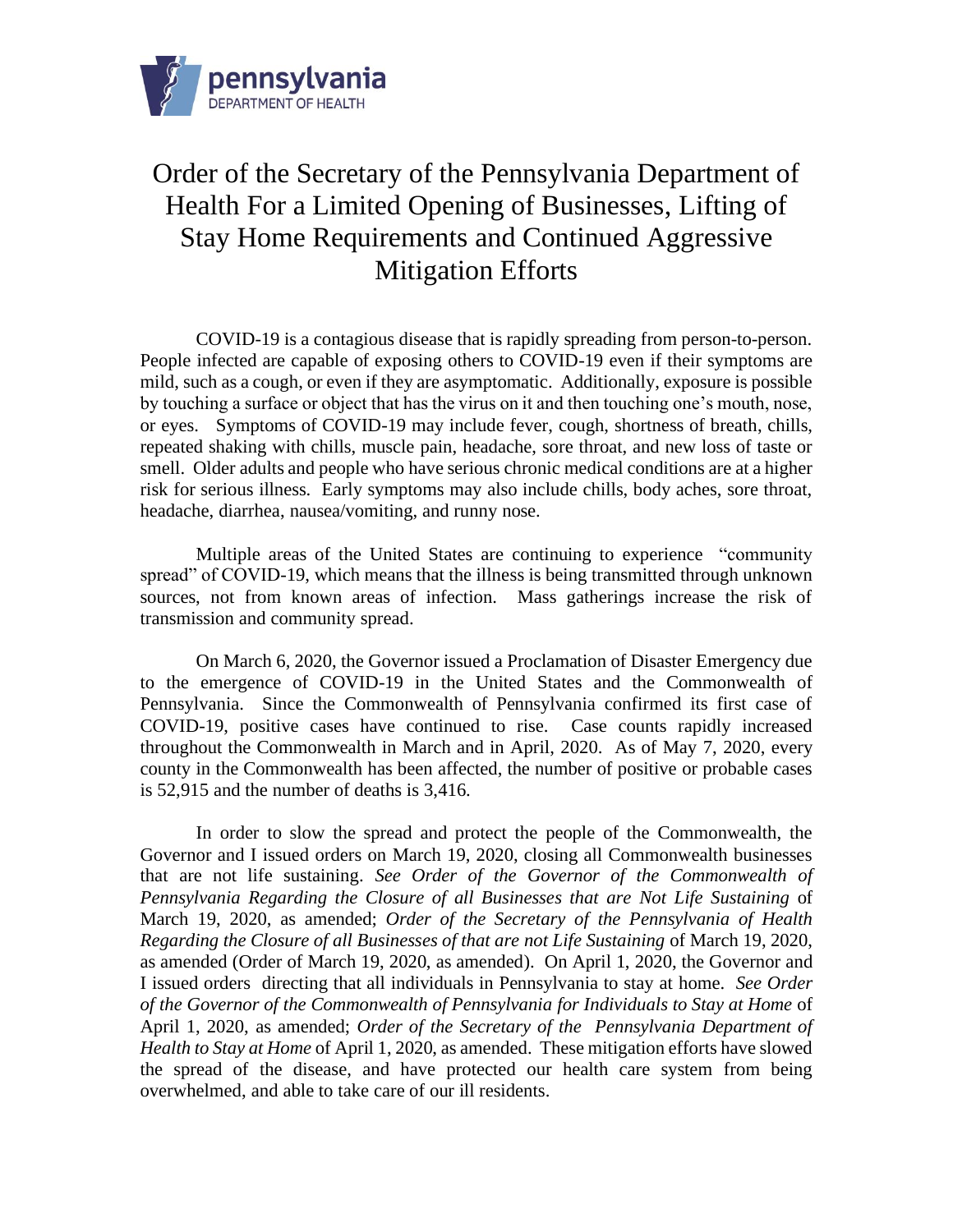COVID-19 is a threat to the public's health, for which the Secretary of Health may order general control measures, including, but not limited to, closure, isolation, and quarantine. This authority is granted to the Secretary of Health pursuant to Pennsylvania law. *See* Section 5 of the Disease Prevention and Control Law, 35 P.S. §§ 521.1; 521.5, sections 2102(a) and 2106 of the Administrative Code of 1929, 71 P.S. § 532(a) and 536 and the Department of Health's (Department) regulations found at 28 Pa. Code §§ 27.60- 27.68 (relating to disease control measures; isolation; quarantine; movement of persons subject to isolation or quarantine; and release from isolation and quarantine). Particularly, the Department has the authority to take any disease control measure appropriate to protect the public from the spread of infectious disease. *See* 35 P.S. §§ 521.5; 71 P.S. § 532(a), and 1402(a); 28 Pa. Code § 27.60.

The Department determined that the appropriate disease control measures based upon COVID-19, the manner of its spread in the Commonwealth and in the world, and its danger to Pennsylvanians, was the closure of non-life sustaining businesses and requiring persons to remain at home in order to prevent and control the spread of disease, as detailed in my Orders of March 19, 2020 as amended, and April 1, 2020, as amended, However, given the success of the mitigation strategies practiced by all persons in the Commonwealth, and as the number of new cases continue to slow, and as the Governor's plan for a measured and strategic approach to reopening the business and life of the Commonwealth is implemented, I have determined that some of the restrictions instituted by those amended Orders, may be suspended for certain areas. This suspension will allow persons in those specific counties to return to work safely in the most effective, efficient, and risk-adverse method possible to balance our return to economic stability, while at the same time continuing to keep Pennsylvanians safe by controlling the spread of disease.

Therefore, I hereby order the following restrictions suspended, as no longer necessary to prevent and control the spread of disease at this time:

Section 1: Limited Opening of Businesses

A. My Order *Regarding the Closure of all Businesses of that are not Life Sustaining* issued March 19, 2020, as subsequently amended, is suspended for the following counties:

Bradford, Cameron, Centre, Clarion, Clearfield, Clinton, Crawford, Elk, Erie, Forest, Jefferson, Lawrence, Lycoming, McKean, Mercer, Montour, Northumberland, Potter, Snyder, Sullivan, Tioga, Union, Venango, and Warren.

B. The prohibition on dine-in facilities throughout the Commonwealth including restaurants and bars that previously had been ordered to help stop the spread of COVID-19 remains in effect. Businesses that offer carry-out, delivery, and drivethrough food and beverage service may continue, so long as social distancing and other mitigation measures are employed to protect workers and patrons.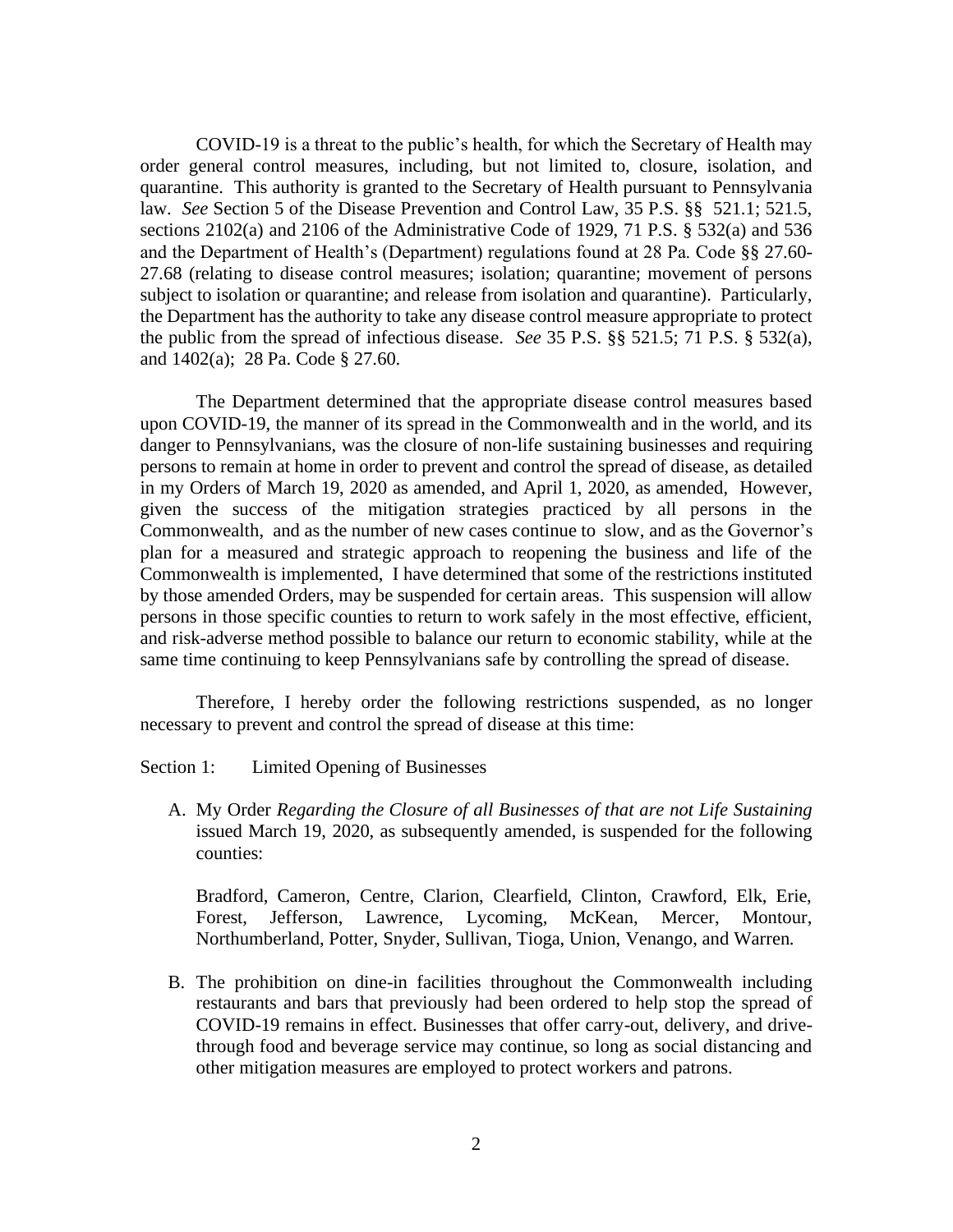- C. All businesses operating in the counties listed in Section 1(A) above for which my *Order of the Secretary of the Pennsylvania of Health Regarding the Closure of all Businesses of that are not Life Sustaining,* issued March 19, 2020, as subsequently amended, is suspended, and which had been conducting their operations in whole or in part remotely through individual teleworking of their employees under that Order, may continue to conduct such operations remotely through individual teleworking of employees and may not commence in-person business operations for those employees or business functions.
- D. The following categories of businesses operating in the counties listed in Section 1(A) above for which my *Order of the Secretary of the Pennsylvania of Health Regarding the Closure of all Businesses of that are not Life Sustaining,* issued March 19, 2020, as subsequently amended, is suspended, are authorized to commence in-person operations as outlined below, provided that the businesses fully comply with all substantive aspects of: the Order of the Secretary of Health providing for building safety measures, issued April 5, 2020; the Order of the Secretary of Health providing for business safety measures (to keep employees and customers safe), issued April 15, 2020; and any other future applicable Department of Health (DOH) and Centers for Disease Control and Prevention (CDC) guidance, and subject to the conditions outlined below:
	- i. Businesses that have not been able to conduct in-person operations in whole or in part under *Order of the Secretary of the Pennsylvania of Health Regarding the Closure of all Businesses of that are not Life Sustaining,* issued March 19, 2020, as subsequently amended, because the functions of such businesses are not conducive to working remotely are authorized to commence such in-person operations (except for businesses described in section E below);
	- ii. Businesses that were permitted to conduct in-person operations under my *Order of the Secretary of the Pennsylvania of Health Regarding the Closure of all Businesses of that are not Life Sustaining,* issued March 19, 2020, as subsequently amended, including:
		- a. those listed as life-sustaining according to the Governor's and my Non-Life Sustaining Business Closure Orders (as amended);
		- b. those that received an exemption from those Orders from the Department of Community and Economic Development; or
		- c. those permitted to conduct in-person operations pursuant to a subsequent applicable Order or amendment to those Orders from the Governor and me including, the construction industry (subject to the Guidance issued by the Department of Health to the Construction Industry, issued April 19, 2020); vehicle dealerships (subject to the Guidance issued by the Governor regarding Vehicle Transactions,